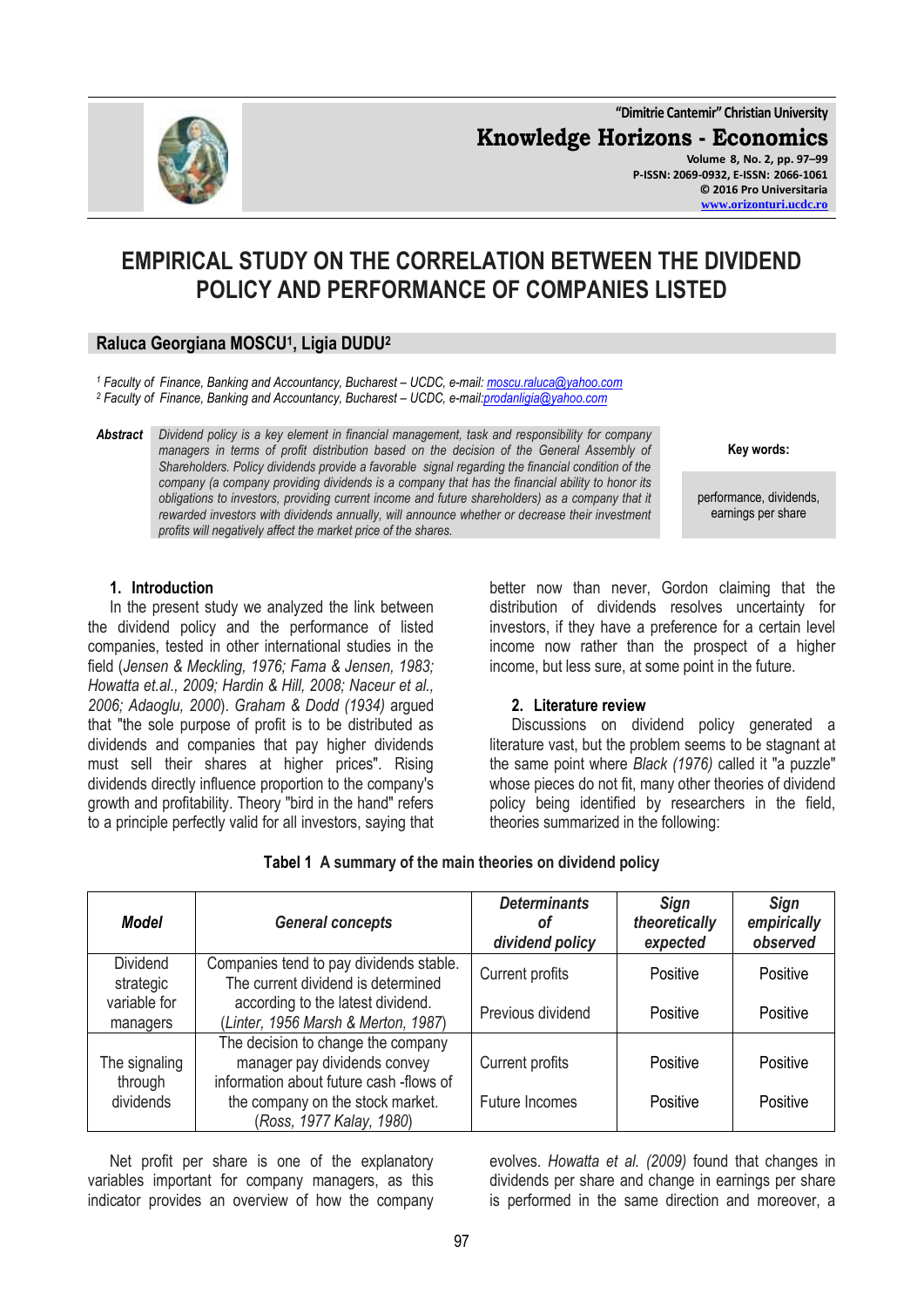significant variation in earnings per share will lead to a change in the same direction dividends, regardless of investor expectations regarding dividend policy, unless the company uses residual dividend policy. *Adaoglu (2000)* demonstrated in his study performed on companies listed in Turkey, a positive relationship between the size of the profit per share and the dividend distribution rate, achieving a positive regression coefficient equal to 0.52.

*Hypothesis: There is a positive relationship between dividend policy and company profits.*

### **3. Regression model**

Econometric analysis is based on estimating regression models using Eviews program.

*DIVIDEND POLICY* =  $\alpha_i$  +  $\beta_1$  × *PERFORMANCE* +  $u_{it}$ 

where, *DIVIDEND POLICY* - dividend rate (*RDIV*) or dividend per share (*DIV*), *PERFORMANCE* – independent variable earnings per share (*EPS)*, *β<sup>k</sup>* – regression coefficients, *α* – coefficient expressing the influence of factors not included in the model and  $\varepsilon_{it}$  error.

#### **4. Presentation and interpretation of empirical results**

The following are the results of testing regression models used to identify the magnitude and direction of the link established between earnings per share and the rate of dividends or dividend per share of companies listed on the Bucharest Stock Exchange in 2014

#### **Table 2 Results of regression equations regarding the correlation between dividend policy and performance**

| Dependent                                                      | MODEL 1    | MODEL <sub>2</sub> |  |  |  |
|----------------------------------------------------------------|------------|--------------------|--|--|--|
| variables                                                      | <b>DIV</b> | <b>RDIV</b>        |  |  |  |
| Independent                                                    | Coef       | Coef.              |  |  |  |
| variable                                                       | t-stat     | t-stat             |  |  |  |
| X(EPS)                                                         | $0.535*$   | $0.020*$           |  |  |  |
|                                                                | (12.90)    | (2.572)            |  |  |  |
| $R^2$                                                          | 0.43       | 0.029              |  |  |  |
| F-statistic                                                    | 166.49     | 6.62               |  |  |  |
| (F-statistic)<br>P                                             | 0.00       | 0.01               |  |  |  |
| $*** - -1$ ***<br>$m \cdot 10$<br>$^{\star}$<br>E O/<br>2.400/ |            |                    |  |  |  |

\*, \*\*, and \*\*\* means *p-value* of 1%, 5%, and 10%.

From the empirical analysis performed on companies listed on Bucharest Stock Exchange in 2014, identified a positive correlation between earnings per share and dividend per share. There is a positive correlation between earnings per share and size of the dividend per share, which can be explained in terms of the theory of signal as the result of the strategy that maintains investor interest, by allocating a dividend, to persuade them not or sell shares may also be a strategy to attract potential investors. The correlation can be explained in terms of the theory of agent managers voluntarily distributing dividends when corporate performance increase, to respect the rights of minority shareholders.

# **5. Conclusions**

*Table 3* presents some theoretical results, the empirical validation of the impact and results of performance of companies listed on Bucharest Stock Exchange in 2014 the dividend policy.

**Table 3 Results of theoretical and empirical validation of the impact of dividends on corporate performance**

| <b>Theoretical Hypoteses</b>                                                        | <b>Empirical Validation</b>                                                                                                 | <b>Correlation sign for</b><br><b>BSE companies</b> |
|-------------------------------------------------------------------------------------|-----------------------------------------------------------------------------------------------------------------------------|-----------------------------------------------------|
| There is a positive relationship between<br>earnings per share and dividend policy. | Howatta et.al. (2009); Hardin & Hill (2008);<br>Naceur et al. (2006); Adaoglu (2000);<br>Goergen, Silva & Renneboog (2005). |                                                     |

From the analysis observed a positive correlation between earnings per share and the size of the dividend, which can be explained in terms of the theory of signal (*Kalay, 1980*), to maintain the interest of current shareholders by distributing dividends, and promoting a strategy for attracting potential investors. The correlation can be explained in terms of the agent theory (*Jensen & Meckling, 1976; Fama & Jensen, 1983*), the General Meeting of Shareholders (AGM) voting to distribute dividnends when performance increases, protect and enhance the rights of minority shareholders *(Howatta et.al (2009); Hardin & Hill (2008); Naceur et al.(2006); Adaoglu (2000); Goergen, Silva & Renneboog (2005)).*